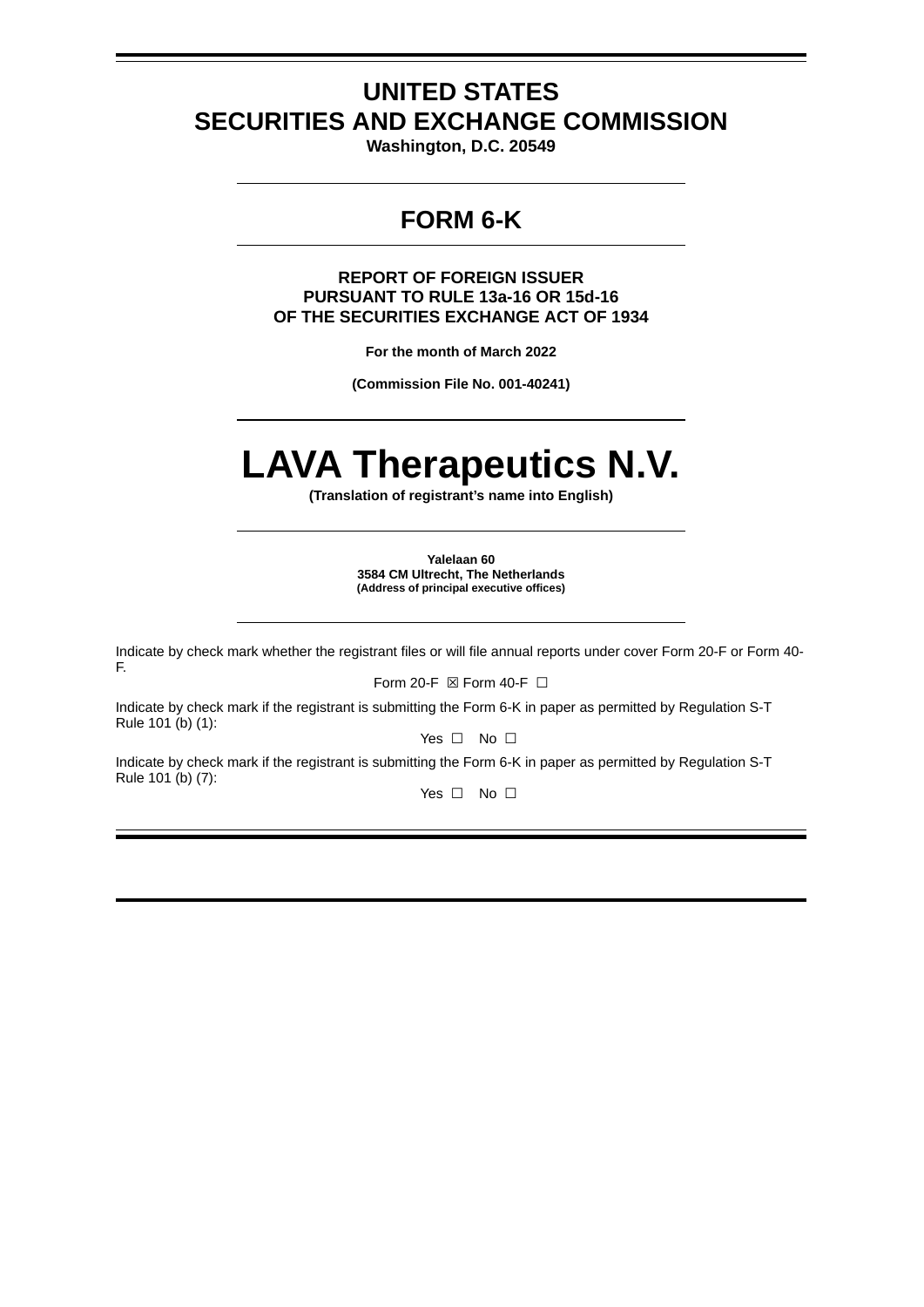#### **LAVA Therapeutics, N.V.**

On March 24, 2022, LAVA N.V. issued a press release announcing the Company's financial results for the three months and year ended December 31, 2021. A copy of the press release is attached hereto as Exhibit 99.1 and is incorporated by reference herein. Exhibit 99.1 to this Report is being furnished and shall not be deemed "filed" for purposes of Section 18 of the Securities Exchange Act of 1934 (Exchange Act) or otherwise subject to the liabilities of that section, nor shall it be deemed incorporated by reference in any filing under the Securities Act of 1933 or the Exchange Act.

#### **EXHIBIT LIST**

#### **Exhibit Description**

99.1 Press [Release](#page-3-0) dated March 24, 2022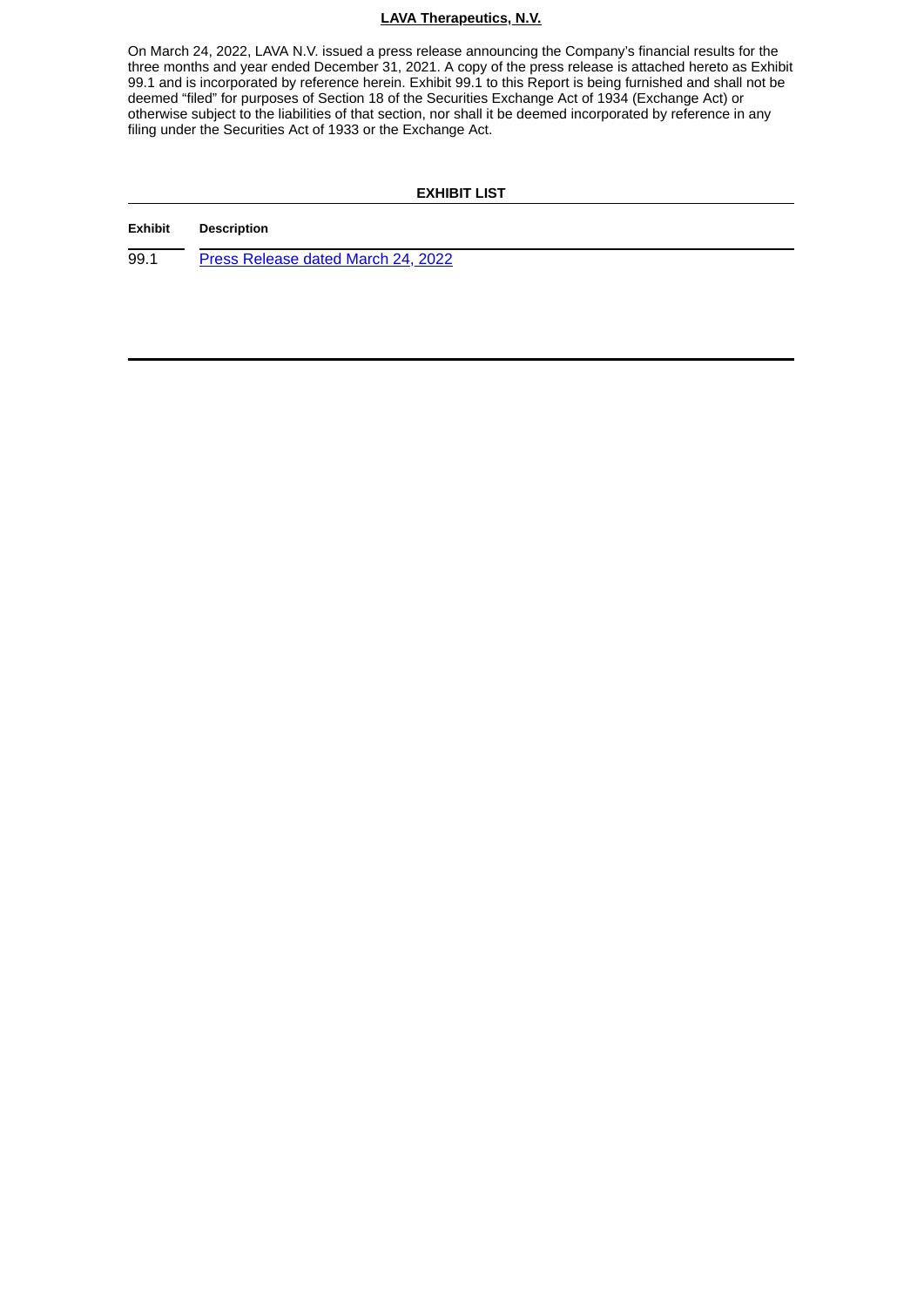#### **SIGNATURES**

Pursuant to the requirements of the Securities Exchange Act of 1934, the registrant has duly caused this report to be signed on its behalf by the undersigned, thereto duly authorized.

LAVA Therapeutics, N.V.

(Registrant)

Date: March 28, 2022 **By:/s/ Edward Smith** 

Edward Smith

Chief Financial Officer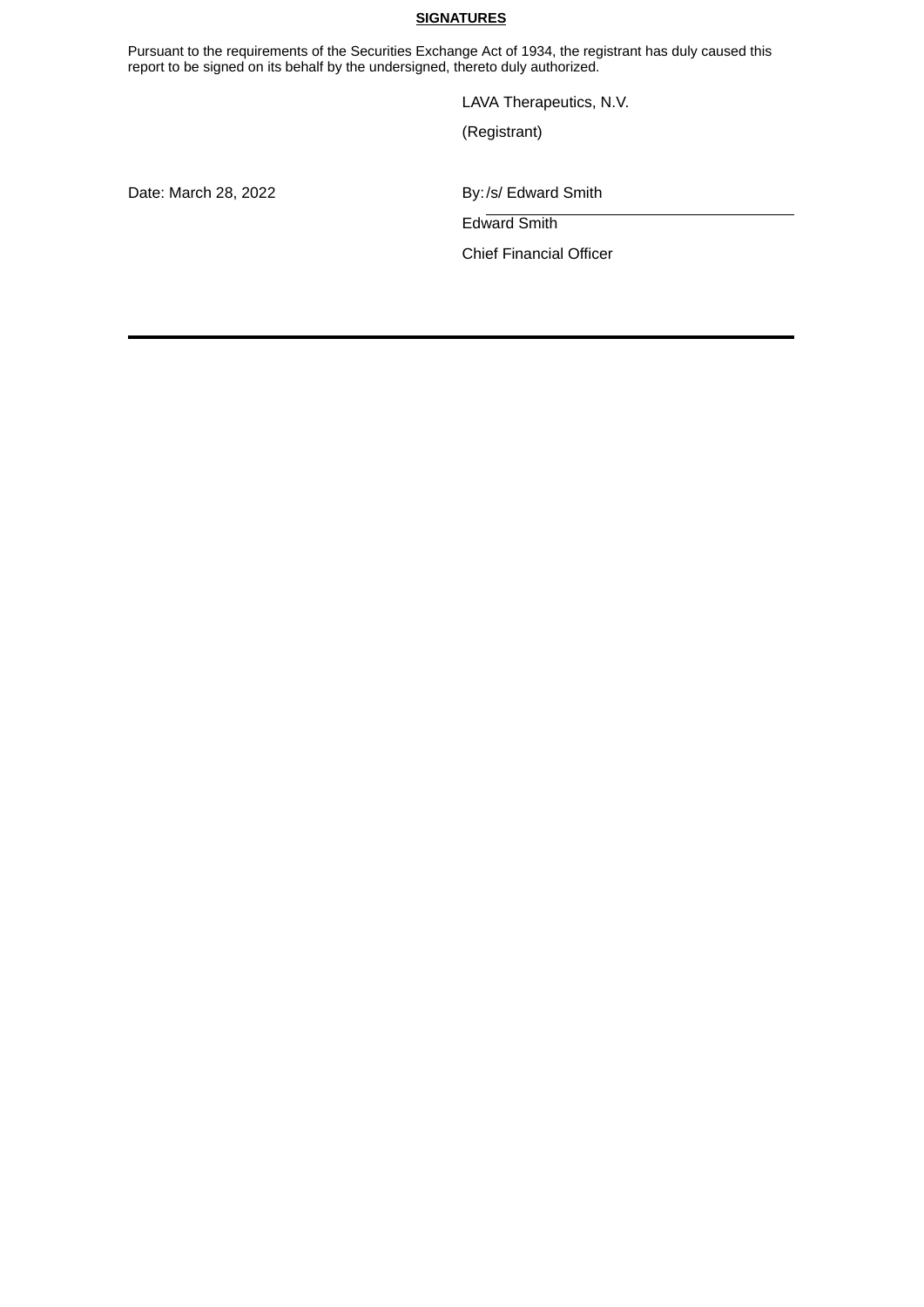

<span id="page-3-0"></span>

## **LAVA Therapeutics Provides Business Update and Reports Fourth Quarter and Year End 2021 Financial Results**

- *- LAVA-051 shows encouraging initial safety and pharmacodynamic observations; on track for more dose escalation data from Phase 1/2a trial in Q2 2022*
- *- LAVA-1207 Phase 1/2a trial in mCRPC on track to report initial data in H2 2022*
- *- New pipeline program: LAVA-1266, a CD123-directed GammabodyTM for hematological malignancies*
- *- Strong balance sheet with cash and investments of \$133.2 million as of December 31, 2021*

**Utrecht, The Netherlands and Philadelphia, USA – MAR. 24, 2022 –** LAVA Therapeutics N.V. (Nasdaq: LVTX), an immuno-oncology company focused on developing its proprietary Gammabody™ platform of bispecific gamma delta T cell engagers to transform the treatment of cancer, today announced recent corporate highlights and financial results for the fourth quarter and year ended December 31, 2021.

"I am incredibly proud of our LAVA team and the steady advancements we've made in the continued development of our Gammabody™ pipeline, despite the challenging times of the last year," said Stephen Hurly, president and chief executive officer. "With the encouraging LAVA-051 initial safety and pharmacodynamic observations and the LAVA-1207 study now actively recruiting patients, we are focused on execution and delivering potential product and platform-validating milestones this year and preparing our early-stage Gammabody™ pipeline for the clinic. We remain focused on our mission to efficiently develop transformative treatments for those suffering from cancer."

#### **Recent Business and Pipeline Highlights**

**LAVA-051 Shows Encouraging Initial Safety and Pharmacodynamic Observations:** In March 2022, LAVA announced interim data from the first three single patient cohorts of the Phase 1 dose escalation portion of its Phase 1/2a clinical trial, which we believe demonstrated that the doses of LAVA-051 used in these initial cohorts were safe and welltolerated with no dose limiting toxicities or cytokine release syndrome observed. Per the study protocol, the cohort three dose was 33-times that of the cohort one dose. Vg9Vd2 (Vgamma9 Vdelta2) T cell receptor occupancy of LAVA-051 increased with LAVA-051 dose increases and peripheral blood Vg9Vd2 T cells also expressed higher levels of activation markers after LAVA-051 dosing. One patient with chronic lymphocytic leukemia (CLL) experienced multiple enlarged tender diseased lymph nodes one week after first dosing that subsequently regressed, reminiscent of tumor flare. Dosing in the study is continuing, with subsequent cohorts planned to enroll at least three patients per cohort. Additional data from the Phase 1 dose escalation phase of the trial is expected in the second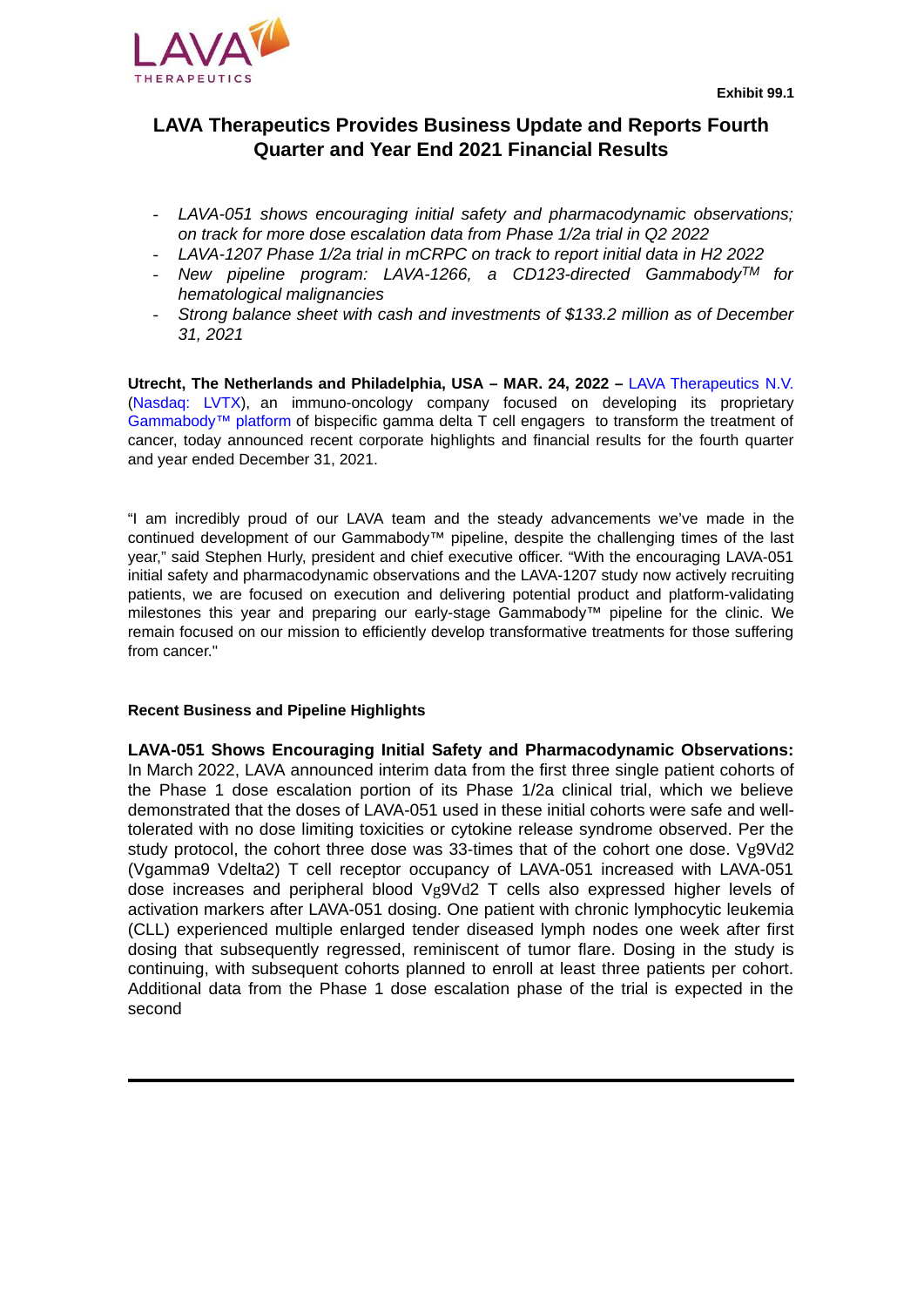

quarter of 2022 and data from the Phase 2a expansion cohorts are expected in the second half of 2022.

The Phase 1/2a clinical trial (NCT04887259) is currently evaluating LAVA-051 in patients with relapsed or refractory chronic lymphocytic leukemia (CLL) and multiple myeloma (MM). Later in the trial, LAVA will also include patients with acute myeloid leukemia (AML). The trial is designed to evaluate the safety, tolerability, pharmacokinetics, pharmacodynamics, immunogenicity and preliminary antitumor activity of LAVA-051. In October 2021, the company announced that the U.S. Food and Drug Administration (FDA) granted orphan drug designation to LAVA-051 for the treatment of CLL.

**Enrollment in LAVA-1207 Phase 1/2a Trial Underway:** In February 2022, LAVA announced it had initiated dosing in the Company's open-label, multi-center, Phase 1/2a clinical trial evaluating LAVA-1207 in patients with metastatic castration-resistant prostate cancer (mCRPC) and enrollment is ongoing. LAVA-1207 is a Gammabody™ that conditionally activates Vg9Vd2 T cells upon crosslinking to prostate-specific membrane antigen (PSMA) to trigger the potent and preferential killing of PSMA-positive tumor cells. The trial is designed to evaluate the safety, tolerability, pharmacokinetics, pharmacodynamics, immunogenicity and preliminary antitumor activity of LAVA-1207 in patients with mCRPC. The Phase 1 dose-escalation phase of the study will determine the recommended Phase 2 dose/schedule to be used in the subsequent Phase 2a expansion cohort to confirm safety and tolerability of LAVA-1207 in mCRPC patients. Data from the Phase 1 dose escalation phase of the trial are expected in the second half of 2022 and data from the Phase 2a expansion cohort are expected in the first half of 2023.

**Early-Stage Pipeline Development:** In addition to LAVA's two lead programs, the Company is developing a portfolio of earlier stage GammabodyTM programs including LAVA-1223, a GammabodyTM directed at the epidermal growth factor receptor (EGFR) for the treatment of solid tumors, for which a clinical trial application (CTA) is planned for late 2022. There is potential for targeting several EGFR-expressing tumors with LAVA-1223, including: colorectal cancer, head and neck squamous cell carcinoma, non-small cell lung cancer and pancreatic cancer.

LAVA today announces the addition of LAVA-1266, a CD123 Gammabody<sup>TM</sup>, to its pipeline for the treatment of hematological malignancies. A CTA is planned for late 2023. CD123 is overexpressed in a wide range of hematological malignancies, including AML, B-cell acute lymphoblastic leukemia, hairy cell leukemia, Hodgkin lymphoma, blastic plasmacytoid dendritic cell neoplasm, B-cell chronic lymphoproliferative disorders and myelodysplastic syndrome.

#### **Fourth Quarter and Annual Financial Results**

• As of December 31, 2021, LAVA had cash, cash equivalents and investments totaling \$133.2 million compared to cash and cash equivalents of \$15.8 million as of December 31,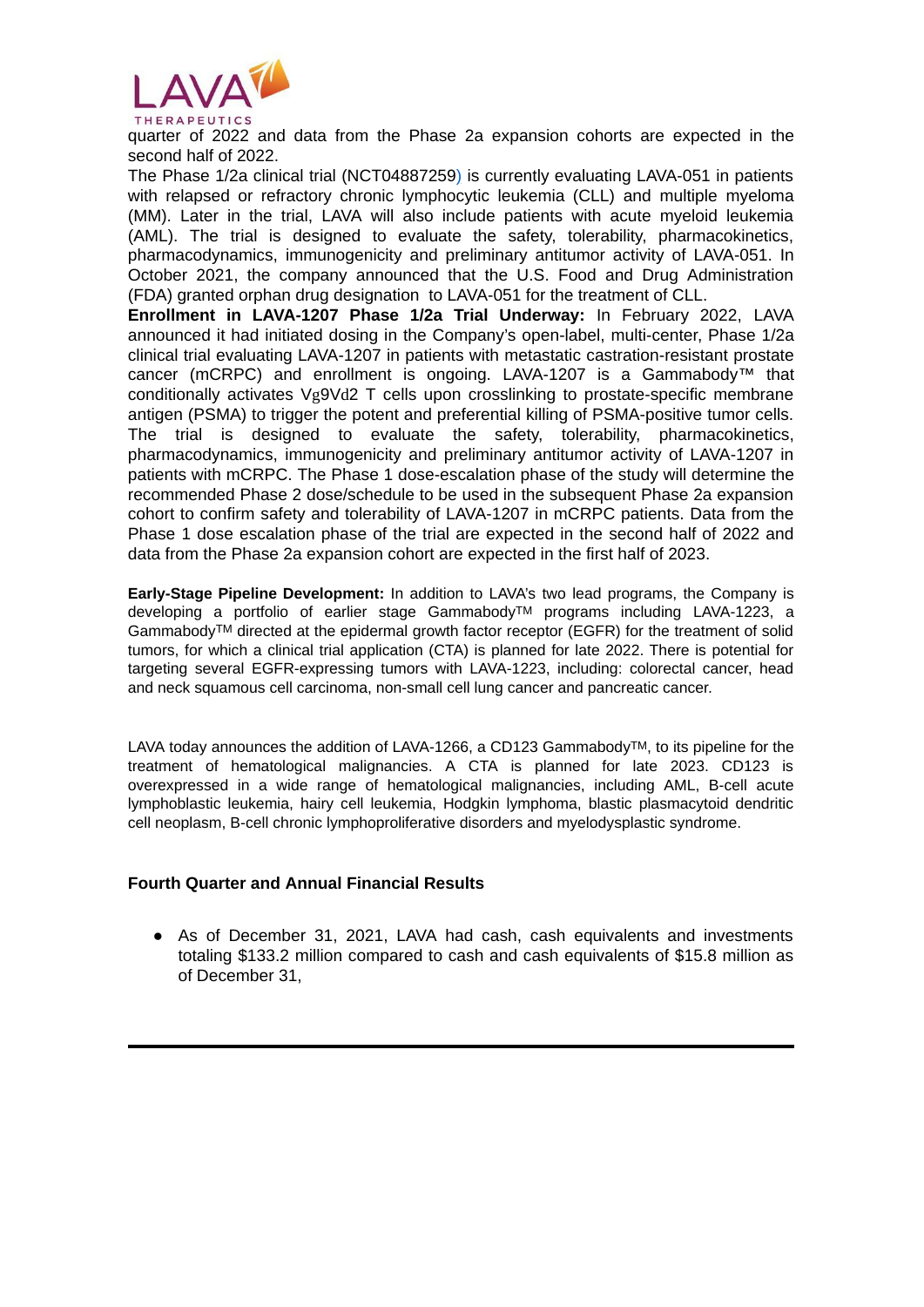

2020. The increase was primarily attributable to proceeds from the Series C financing and subsequent IPO during the first quarter of 2021, partially offset by operating expenses.

- Research and license revenue was solely attributable to the company's collaboration with Janssen Biotech, Inc. which was entered into in May 2020.
- Research and development expenses were \$6.9 million and \$37.2 million for the quarter and year ended December 31, 2021, respectively, compared to \$5.2 million and \$15.7 million for the quarter and year ended December 31, 2020. The increase for the quarter was primarily due to increases in clinical trial, headcount and other costs incurred in connection with advancing our lead GammabodyTM clinical candidates, LAVA-051 and LAVA-1207, into human clinical trials. The increase for the year also includes \$14.4 million in license fees triggered by the IPO, most of which will be paid on the first and second anniversaries of our IPO and may be paid in either cash or common stock of the Company.
- General and administrative expenses were \$3.9 million and \$12.2 million for the quarter and year ended December 31, 2021, compared to general administrative expenses of \$0.4 million and \$2.7 million for the quarter and year ended December 31, 2020. The increases for the quarter and year were primarily due to increases in personnel-related costs, non-cash share-based compensation expense and additional insurance, professional and consultant fees incurred in connection with being a publicly traded company in the United States.
- Net losses were \$9.9 million and \$3.7 million, or \$0.38 and \$12.97 loss per share for the quarters ended December 31, 2021 and 2020, respectively and were \$45.3 million and \$15.5 million, or \$2.30 and \$38.85 loss per share for the years ended December 31, 2021 and 2020, respectively.

#### **LAVA Therapeutics N.V. Condensed Consolidated Statements of Loss (unaudited) (in thousands, except share and per share amounts)**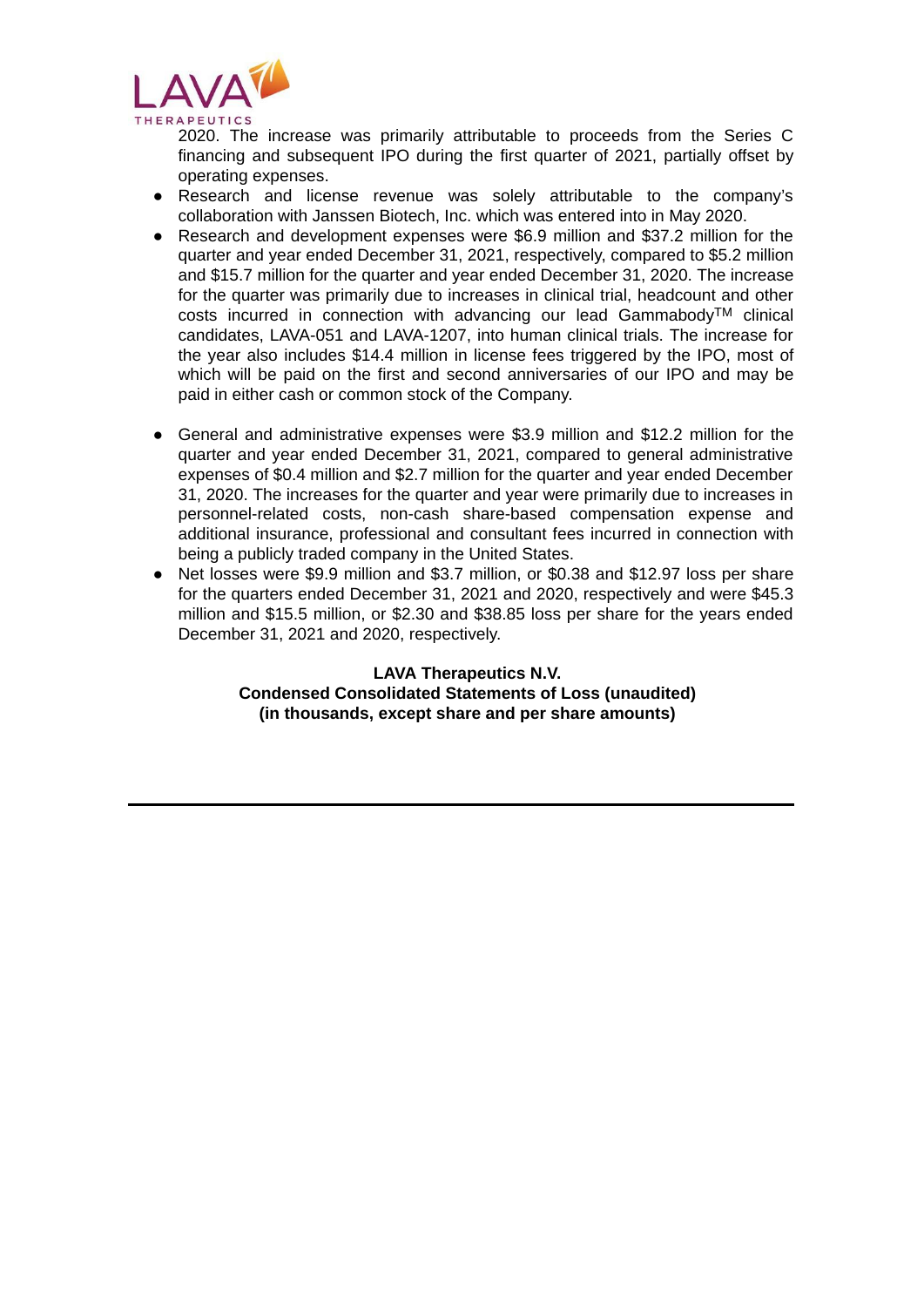

|                                                                  |                 | <b>Three Months Ended</b><br>December 31, |    |                | <b>Year Ended</b> |            |    |           |  |
|------------------------------------------------------------------|-----------------|-------------------------------------------|----|----------------|-------------------|------------|----|-----------|--|
|                                                                  |                 |                                           |    |                | December 31,      |            |    |           |  |
|                                                                  |                 | 2021                                      |    | 2020           |                   | 2021       |    | 2020      |  |
| Revenue:                                                         |                 |                                           |    |                |                   |            |    |           |  |
| Research and license revenue                                     | \$              | 1,000                                     | \$ | 2,000          | \$                | 5,000      | \$ | 3,500     |  |
| <b>Total revenue</b>                                             |                 | 1,000                                     |    | 2,000          |                   | 5,000      |    | 3,500     |  |
| <b>Operating expenses:</b>                                       |                 |                                           |    |                |                   |            |    |           |  |
| Research and development                                         |                 | (6,882)                                   |    | (5, 190)       |                   | (37, 193)  |    | (15, 701) |  |
| General and administrative                                       |                 | (3,910)                                   |    | (429)          |                   | (12, 160)  |    | (2,719)   |  |
| <b>Total operating expenses</b>                                  |                 | (10, 792)                                 |    | (5,619)        |                   | (49, 353)  |    | (18, 420) |  |
|                                                                  |                 |                                           |    |                |                   |            |    |           |  |
| <b>Operating loss</b>                                            |                 | (9,792)                                   |    | (3,619)        |                   | (44, 353)  |    | (14, 920) |  |
| Non-operating expenses                                           |                 | (1)                                       |    | $\overline{7}$ |                   | (837)      |    | (543)     |  |
| Loss before income tax                                           |                 | (9,793)                                   |    | (3,612)        |                   | (45, 190)  |    | (15, 463) |  |
| Income tax expense                                               |                 | (58)                                      |    | (43)           |                   | (157)      |    | (43)      |  |
| <b>Net loss</b>                                                  | $\overline{\$}$ | (9, 851)                                  | \$ | (3,655)        | \$                | (45, 347)  | \$ | (15, 506) |  |
| Net loss per share:                                              |                 |                                           |    |                |                   |            |    |           |  |
| Net loss per share, basic and diluted                            | \$              | (0.38)                                    | \$ | (12.97)        | \$                | (2.30)     | \$ | (38.85)   |  |
| Weighted average common shares<br>outstanding, basic and diluted |                 | 25,775,538                                |    | 281,775        |                   | 19,758,169 |    | 399,126   |  |

### **LAVA Therapeutics N.V. Condensed Consolidated Statements of Financial Position (unaudited) (in thousands)**

|                                        | As of December 31, |    |        |  |
|----------------------------------------|--------------------|----|--------|--|
|                                        | 2021               |    | 2020   |  |
| <b>Assets:</b>                         |                    |    |        |  |
| Non-current assets                     | \$<br>2,742        | \$ | 2,264  |  |
| Other current assets                   | 3,302              |    | 2,404  |  |
| Cash, cash equivalents and investments | 133,203            |    | 15,818 |  |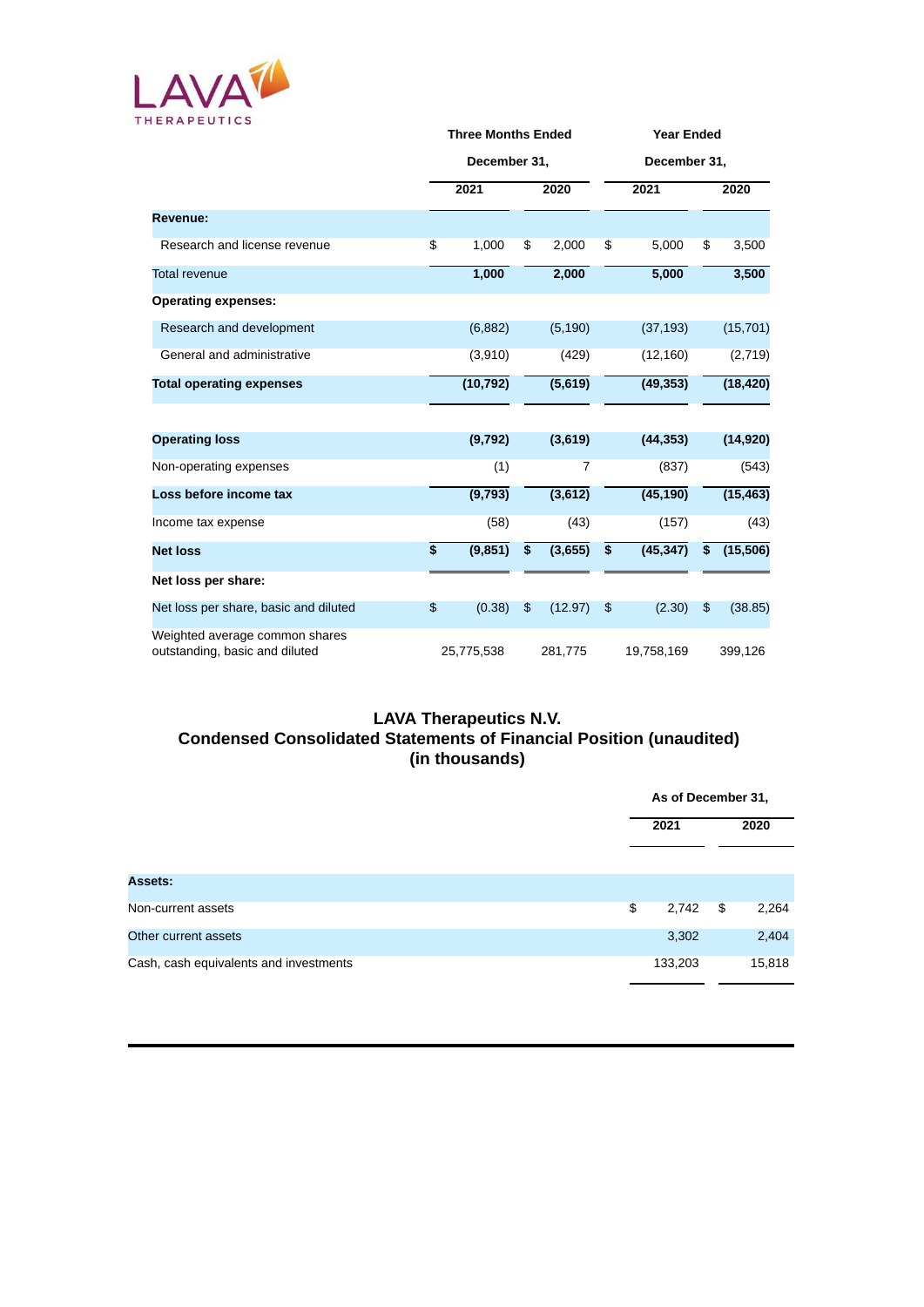

| TULAI ASSULS                                   | Ψ  | 100, 100 | ÷  | $\sim$ |
|------------------------------------------------|----|----------|----|--------|
|                                                |    |          |    |        |
| <b>Equity and Liabilities:</b>                 |    |          |    |        |
| <b>Total Equity</b>                            | \$ | 118,367  | \$ | 7,621  |
|                                                |    |          |    |        |
| Deferred revenue                               |    | 1,527    |    | 6,176  |
| Lease liabilities                              |    | 581      |    | 478    |
| License liabilities                            |    | 10,056   |    |        |
| <b>Borrowings</b>                              |    | 4,284    |    | 3,604  |
| Trade payables and other                       |    | 2,553    |    | 934    |
| Accrued expenses and other current liabilities |    | 1,879    |    | 1,673  |
| <b>Total liabilities</b>                       |    | 20,880   |    | 12,865 |
| <b>Total equity and liabilities</b>            | \$ | 139,247  | \$ | 20,486 |

**Total assets \$ 139,247 \$ 20,486**

#### **About LAVA Therapeutics**

LAVA Therapeutics N.V. is an immuno-oncology company utilizing its proprietary Gammabody™ platform to develop a portfolio of bispecific gamma delta T cell engagers for the potential treatment of solid tumors and hematological malignancies. The Company's innovative approach utilizes bispecific antibodies engineered to selectively kill cancer cells via the triggering of Vg9Vd2 (Vgamma9 Vdelta2) T cell antitumor effector functions upon cross-linking to tumor associated antigens. A Phase 1/2a clinical study evaluating LAVA-051 in patients with certain hematological malignancies is currently enrolling (NCT04887259). The company currently anticipates additional data from the Phase 1 dose escalation phase of the LAVA-051 study in the second quarter of 2022 and data from the Phase 2a expansion cohorts in the second half of 2022. A Phase 1/2a clinical study to evaluate LAVA-1207 in patients with metastatic castration-resistant prostate cancer (mCRPC) is enrolling with data from the Phase 1 dose escalation phase of the trial expected in the second half of 2022 and data from the Phase 2a expansion cohort in the first half of 2023. For more information, please visit www.lavatherapeutics.com and follow us on LinkedIn, Twitter and YouTube.

#### **LAVA's Cautionary Note on Forward-Looking Statements**

*This press release contains forward-looking statements, including in respect to the company's anticipatedgrowth and clinical developments plans, including the timing of clinical trials. Words such as "anticipate,""believe," "could," "will," "may," "expect," "should," "plan," "intend," "estimate," "potential" and similar expressions (as well as other words or expressions referencing future events, conditions or circumstances)are intended to identify forward-looking statements. These forward-looking statements are based on LAVA's expectations and assumptions as of the date of this press release and are subject to various risks*